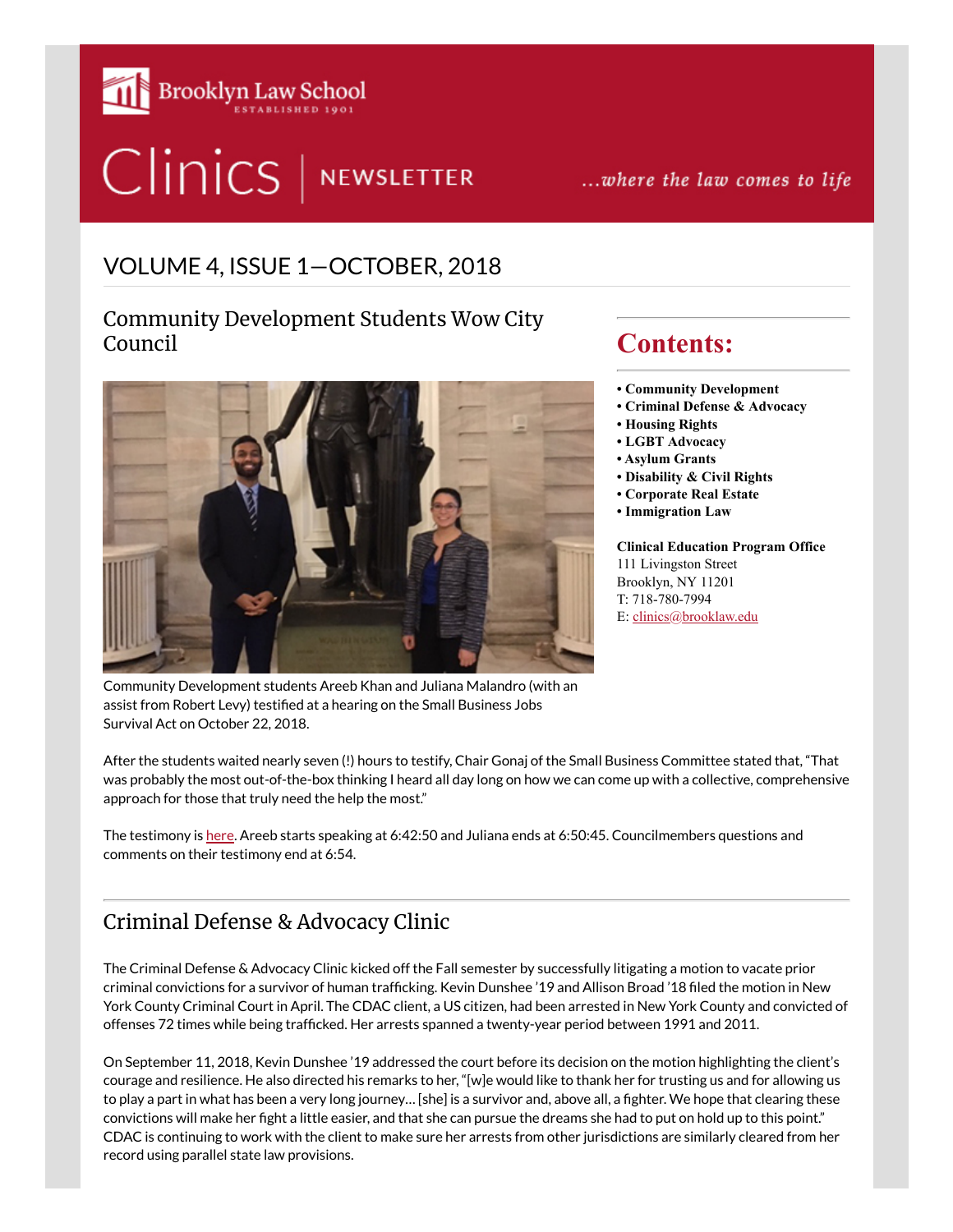## Housing Rights Clinic

Adjunct Professor Justin R. La Mort's article entitled Public Housing and Public Health: The Separate and Unequal [Protection](http://mobilizationforjustice.org/wp-content/uploads/Public-Housing-and-Public-Health.pdf) of Private and Public Housing Tenants' Health in New York City was published in the ABA Journal of Affordable Housing and Community Development Law in August. The article discusses how New York City Housing Authority (NYCHA) tenants' health are put at risk by the policies and practices of the government. Public housing tenants receive unequal treatment when compared to tenants in private housing in obtaining repairs and preventing dangerous conditions. These conditions include lead, lack of heat and hot water, and mold which can have lasting consequences to those forced to suffer in the only home they can afford. This article argues lower rent does not mean lower expectations for tenant safety. After examining the history and regulatory structure that has led to this disparate treatment, the article stresses the importance of future NYCHA reform including greater funding, transparency, accountability, and equality to ensure decent, affordable housing for all.

Yulie Yang and Alia Soomro represented long-term tenants in Carrol Gardens who were at risk of losing their home as the owner wanted it for her personal use. Mr. and Mrs. D have lived in their rent stabilized apartment for decades and take care of their Great Aunt who lives in a neighboring unit. They understood that if they lost their home they would never be able to find an affordable apartment in the neighborhood and would likely have to leave the city. Yulie and Alia performed the legal research and drafted an Answer and Bill of Particulars highlighting potential weaknesses in the landlord's case. The landlord realizing that she was unlikely to win based on Yulie and Alia's work decided to drop the case ending the threat of eviction.

#### LGBT Advocacy Clinic Successfully Concludes Longstanding Federal Court Litigation

The LGBT Advocacy Clinic recently obtained a settlement for a client who had been verbally harassed and physically assaulted by a corrections officer at Rikers Island who targeted her because she is a transgender woman. Clinic client Sophie C. filed suit after a corrections officer called her a "faggot" and a "bitch" and struck her repeatedly in the face. Ms. C reported the incident immediately, but Department of Corrections supervisors refused to discipline the officer or even investigate the assault. LGBT Clinic students Blair Llamendola '17, Michael Lupton, '18, Rachel Russell '17, Chiara Apici '18, Mario Fitzgerald '19, Bailee Brown '19, Mendy Fox '19, Andrew Andrezjewski '19, Jordan Mendelson



'19, Jennifer Taormina '19 and Kayla Smith '20 represented Ms. C in a federal civil rights lawsuit in the Southern District of New York. Thanks to their hard work, Ms. C obtained a favorable settlement and can now move on with her life.

#### Multiple Asylum Grants

The LGBT Advocacy Clinic won asylum for a gay man from Honduras who has been in immigration court proceedings since he was apprehended just after crossing the U.S. border in 2012. The client, Mr. C. had endured a harrowing journey to the U.S. that included being imprisoned in a "stash house" in Mexico by members of a criminal cartel who threatened to kill him if he did not pay them money to complete his journey to the U.S. Upon arrival, he was apprehended by the border patrol and agreed to testify against the cartel member who had smuggled him into the U.S. Terrified that he would be targeted by cartel members out for revenge, he asked for asylum in the U.S. and was locked in immigration detention for months awaiting a hearing on his claim. Eventually, some family members posted bond and he was released after 6 months in detention. At that point, Mr. C made his way to Long Island where he found a community of gay men and was able to come out and reveal his sexual orientation to a close friend at work. That friend urged him to tell his attorney that he was gay. Mr. C was scared to tell anyone about his sexuality for fear that they would reject or attack him, but he told his lawyer who then referred his case to Professor Susan Hazeldean. Over 4 years, Professor Hazeldean and her students fought for Mr. C to obtain asylum based on his sexual orientation and fear of horrific anti-gay violence in Honduras. Students Patricia Vazquez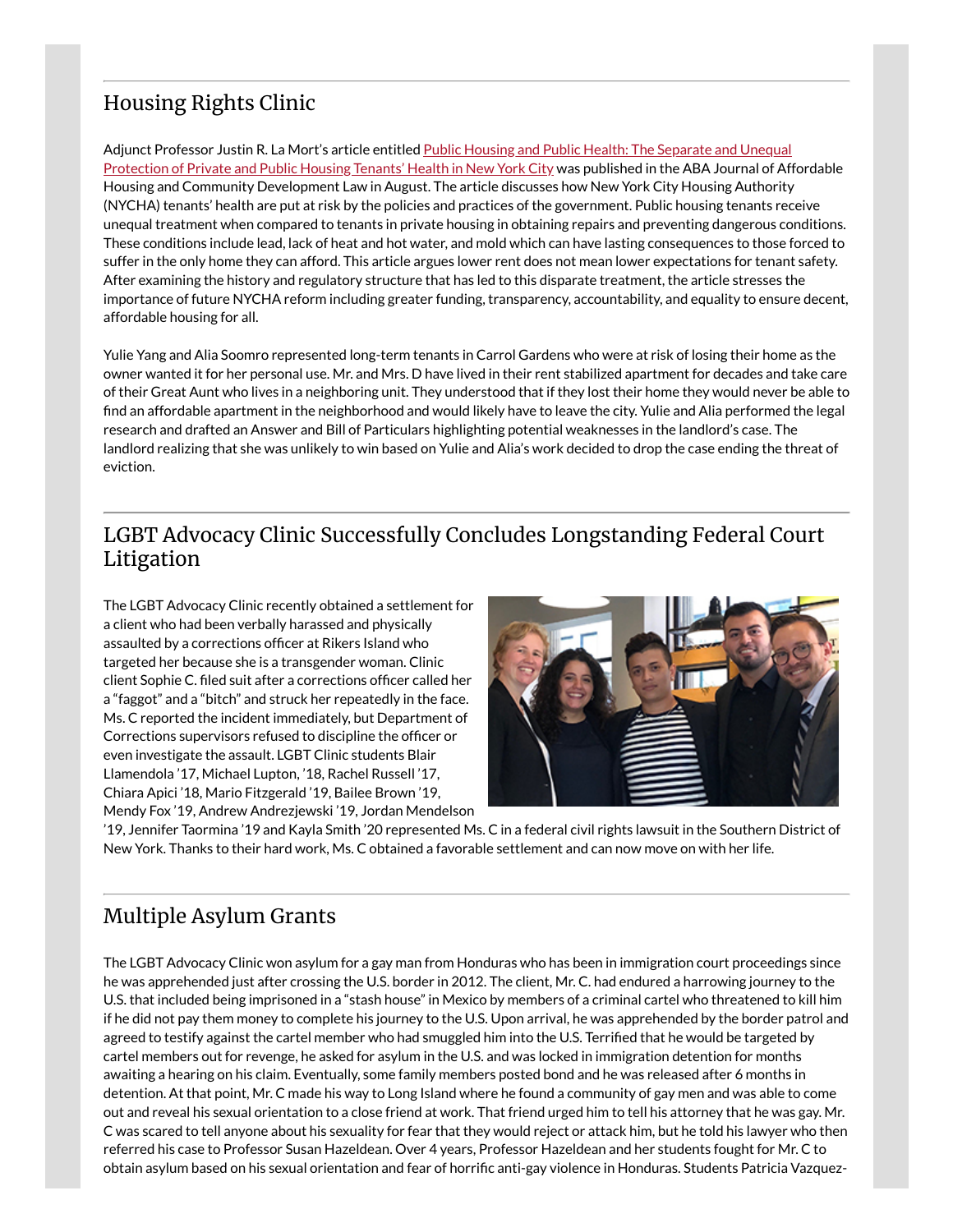Rosario (LLM '17) and Kelly Ferrell ('17) helped Mr. C file an updated asylum application detailing his fear of being raped, beaten, or killed because he is gay. Gianna Boccanfuso '19 and Clint Carlisle '19 represented Mr. C in an individual hearing on his claim in immigration court, and prepared two expert witnesses to testify on his behalf. Thanks to their efforts, Mr. C was granted asylum and can now live safely in the United States without fear of deportation.

An asylum seeker represented by the Safe Harbor Project also was granted asylum after waiting for almost two years. This client, from the Republic of Congo (Brazzaville) suffered on account of his association with certain important government individuals. He had a joint interview with his cousin who learned of her asylum grant last spring. For no apparent reason, his case was stuck in the system. But late news can still be good news. This case was handled by Dan Smulian and clinic students, Michelle Grecco, Ishrat Ruhi, and Kevin Li (all of whom have graduated by now).



Safe Harbor welcomes a new co-director, Carmen Maria Rey. Carmen is an alum of the clinic who has become a leading expert in immigration law particularly relating to gender-based claims. Read more about Carmen [here.](https://www.brooklaw.edu/newsandevents/news/2018/2018-07-18)

## Disability and Civil Rights Clinic

The clinic's generous grant from the Taft Foundation was extended for another two years. This good news arrived just before the arrival of Natalie Chin's baby, Aanisha. Even with the distraction of all of this good news, the Clinic was as busy as ever.

> The Disability and Civil Rights Clinic successfully settled a federal civil rights action against a nursing facility for disability-based discrimination on behalf of a deaf client, Ms. R. Clinic students successfully secured relief for Ms. R., who had resided for over one year in a nursing facility that failed to provide her with consistent and appropriate interpreting services despite knowledge that she is deaf.

Over the course of several semesters, eight Clinic students tirelessly worked on behalf of Ms. R. Students argued that despite numerous requests by family, the nursing facility did not provide Ms. R. with appropriate and effective interpreting services and auxiliary aids. As a result, Ms. R remained isolated while in the care of the nursing facility staff. Students asserted that the nursing facility discriminated against Ms. R. under the Americans with Disabilities Act, Section 504 of the Rehabilitation Act, Section 1557 of the Affordable Care Act and city and local civil rights law.

Erin McMullen ('17) and Nick Girodano ('17) initiated the case by writing an excellent emergency memo for declaratory and injunctive relief, arguing their brief before the Court. They navigated through negotiating interim relief with opposing counsel, conducted client interviews, intensive fact investigation and discovery. Akeem Benn ('18), Emily Musson ('18) and Nora Cropper ('19) continued the litigation and went knee deep into discovery. Their work included reading through hundreds of pages of documents in preparation for depositions, conducting a deposition, preparing numerous timeline charts, navigating negotiations with opposing counsel, conducting extensive research, and speaking before the Court. And, finally, Adam Dong ('19), Katie Ryan (?) and Ryan Foley ('18) read through hundreds of pages of deposition transcripts, created meticulously detailed charts to organize the information, brainstormed litigation strategies, interviewed clients, and drafted a very thorough 56.1 Statement of Undisputed Facts for Plaintiff's Partial Motion for Summary Judgment.

The favorable settlement ensures that Ms. R. is no longer isolated at the nursing facility and can communicate effectively with nursing facility staff about her care and treatment.

Clinic students, Ilanna Gibson ('19) and Paul Wagenseller ('19) successfully represented a transgender client, Ms. M., after she was denied eligibility to receive services from the Office of People with Developmental Disabilities (OPWDD). Without access to OPWDD services, Ms. M. could not apply for subsidized supported housing or the array of support and services provided by OPWDD to support individuals with intellectual and developmental disabilities. The students'